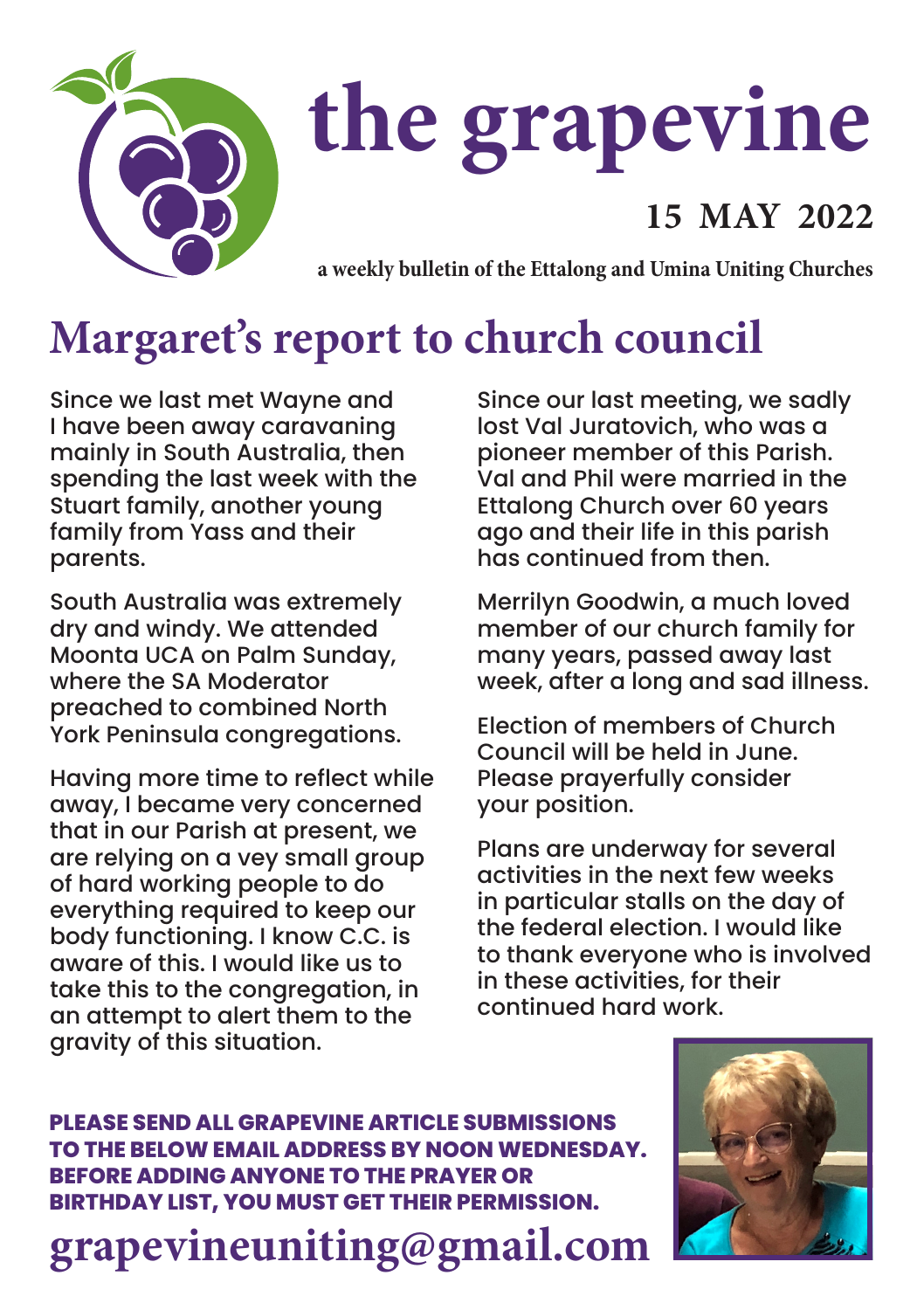Parish life at present is proving to be somewhat stressful. Please pray for God's guidance as we look to what our immediate and long term future can be.

Blessings to everyone,

Margaret Read

Broken Bay Uniting Church

#### **winter pie drive 20TH MAY 2022**

 Collection and payment for orders is between 10.30am – 12noon at Umina Church.

### ELECTION DAY 21 MAY • 8am - 1pm



**Stalls will be • BBQ • PLANTS • CAKES**

**If you can assist in any way please phone Steve/Carol 0408 276 846 or Keith 4344 7989.**

#### **ELECTION CAKE STALL**

If you are able to make cakes etc. could you please contact me so labels can be made with a list of the ingredients and the appropriate UC reference. Thank you Stephanie Wood 4344 7989

#### **worship services & regular activities**

Friday Family Fun Night (FFFN) is a time aimed at families with young children - worship, activities, and a light meal.

**THURSDAY 12 MAY BeeBay Playgroup**  $9:30$ am - 11:30am

**FRIDAY 13 MAY Family Fun Night** Umina Church 4:45pm

#### **SUNDAY 15 MAY**

**Morning Worship** Umina Church 9:30am Led by Ann Thompson

#### **next week**

**MONDAY 16 MAY Monday Prayer Meeting** Zoom 9:00am **Monday Bible Study** Umina meeting room 10:30am

**THURSDAY 19 MAY BeeBay Playgroup** Umina 9:30am - 11:30am

**FRIDAY 20 MAY Friday Family Fun Night** Umina Church

**SUNDAY 22 MAY Morning Worship** Umina Church 9:30am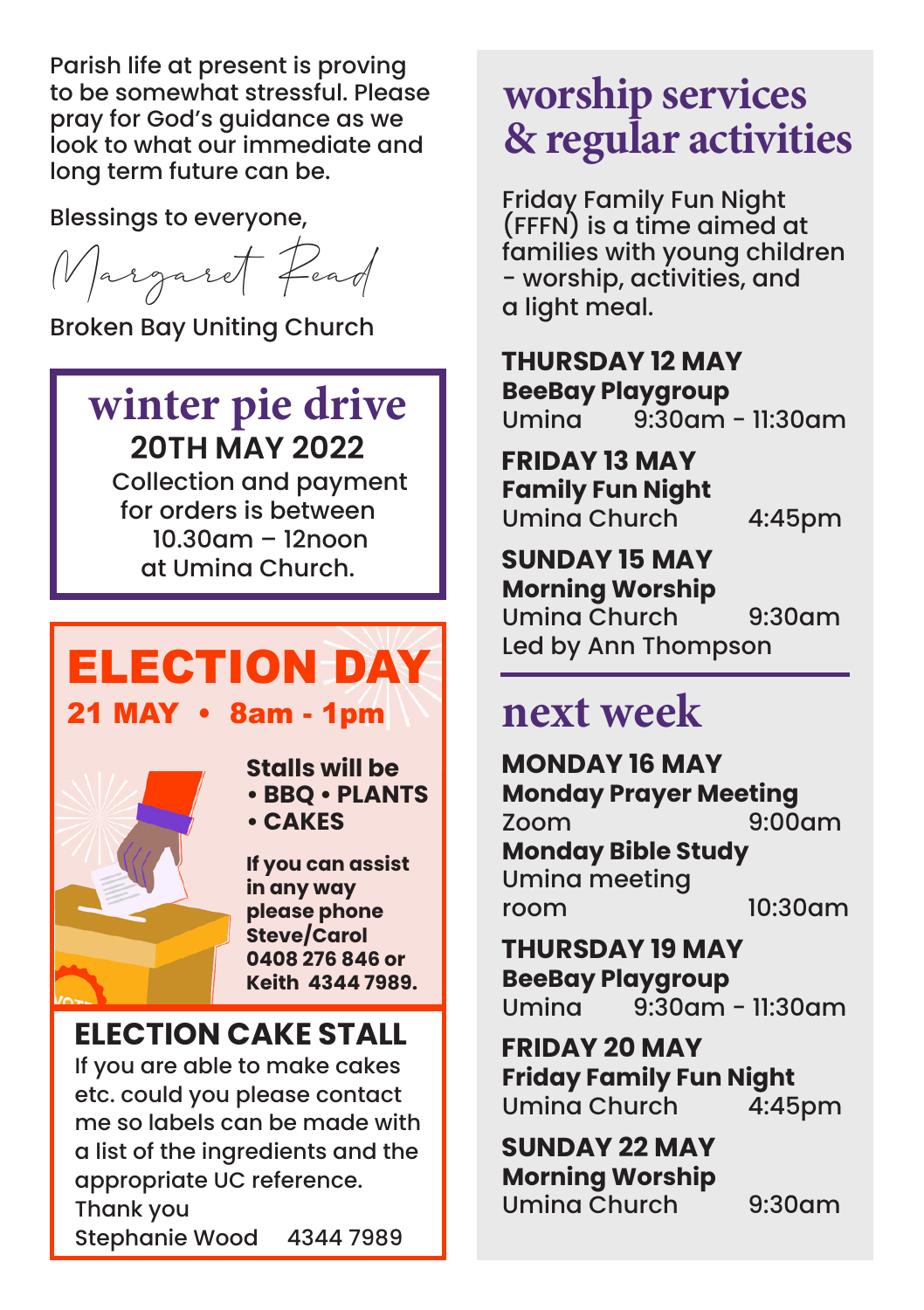| scripture<br>readings | <b>SUNDAY</b><br>15 MAY  | <b>SUNDAY</b><br><b>22 MAY</b>          |
|-----------------------|--------------------------|-----------------------------------------|
| <b>FIRST READING</b>  | Acts 9:36-43             | Acts 16:9-15                            |
| <b>PSALM</b>          | Psalm 23                 | Psalm 67                                |
| <b>SECOND READING</b> | <b>Revelation 7:9-17</b> | <b>Revelation 21:10,</b><br>$22 - 22:5$ |
| <b>GOSPEL</b>         | John 10:22-30            | John 14:23-29 or<br>John 5:1-9          |

#### **prayer A PRAYER FROM BANGLADESH**

O compassionate Lord, I would prefer power over the storm, a secure home, a life protected from the winds.

But help me to live with storms, shelter with friends, see my plans broken but not my life: rebuilt again and again from the earth.

(Bangladesh. Dear Life, J. Morley, J. Ward and H. Wild, eds © Christian Aid 1998. Used with permission)

> Australia's  $\blacksquare$

**Morning Tea** 

#### **we pray...**

- with Hardy's Bay Community Church
- with Kincumber Uniting Faith Community
- for those who are sick and others with special needs, including Yvonne and Doug Howson, Wil and Don Davies, Connie Watts, Debra Stewart, Phil Juratowitch and their families
- for and give thanks for our Market Day
- for the Presbytery Life and Witness Committee
- with people from Nepal, Bangladesh and Bhutan

**We will be holding a stall for Cancer Council Biggest Morning Tea on SATURDAY 11th JUNE**